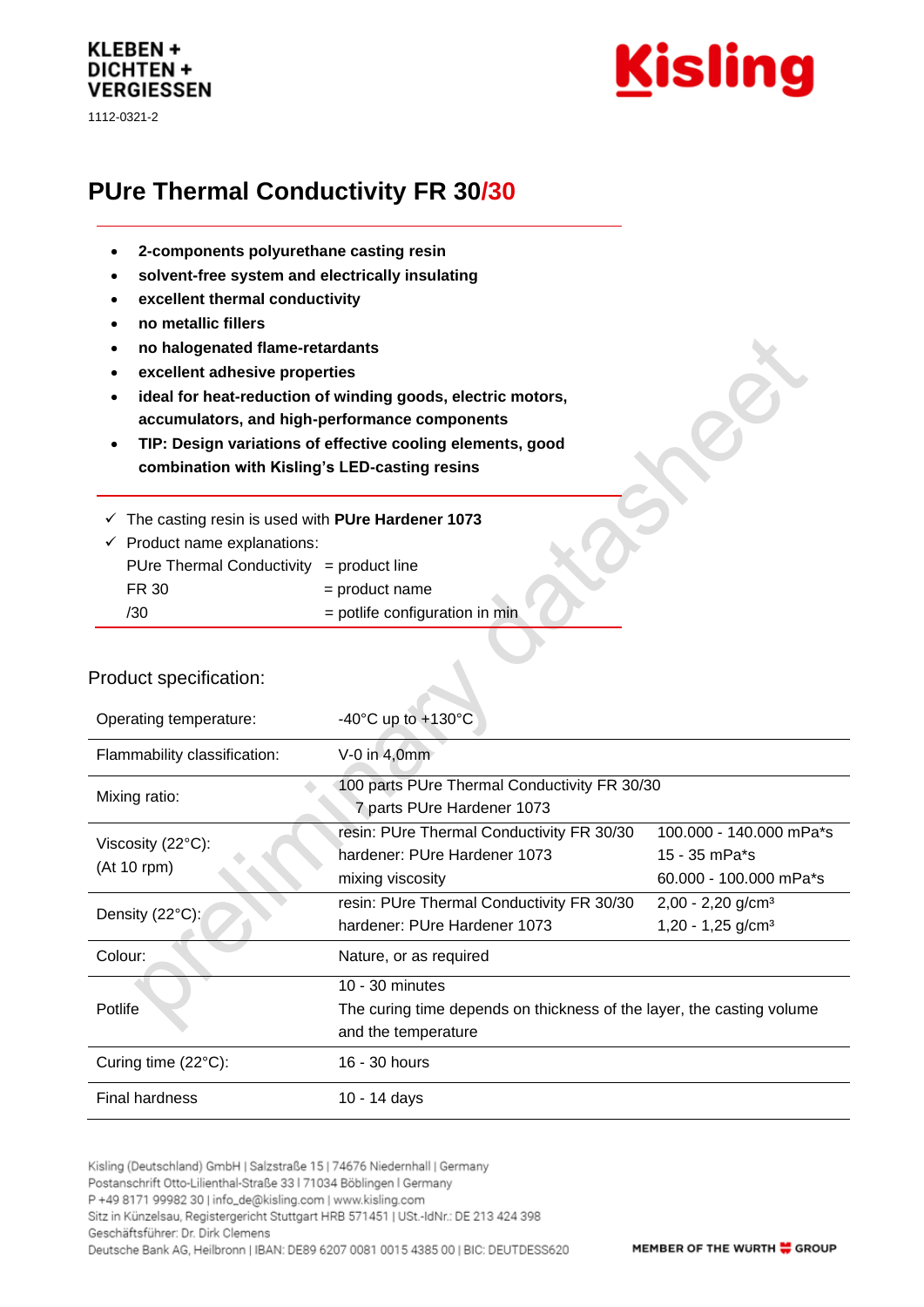# **KLEBEN + DICHTEN + VERGIESSEN**



Physical properties:

| Shore-Hardness:                        | $D$ 20 - 30                       | ISO 868, DIN 53505          |
|----------------------------------------|-----------------------------------|-----------------------------|
| Thermal conductivity:                  | 3,5 W/m*K                         | <b>DIN EN ISO 22007</b>     |
| Glass transition temperature:          | $-8,4 °C$                         | <b>TMA</b>                  |
| Coefficient of expansion:              | 131,5 ppm/K<br>157,4 ppm/K        | $<$ Tg, TMA<br>$>$ Tg, TMA  |
| Shrinkage after curing:                | $< 1 \%$                          |                             |
| Water absorption:                      | 0,4 % (30 days at $23^{\circ}$ C) |                             |
| Insulation class:                      | B                                 | IEC 60085                   |
|                                        |                                   |                             |
| <b>Electrical Properties:</b>          |                                   |                             |
|                                        |                                   |                             |
| Dielectrical strength:                 | 28 kV/mm                          | IEC 60243-1, VDE 0303, TI.2 |
| Volume resistance:                     | $10^{15}$ Ω*cm (23°C/ 50% r.F.)   | IEC 60243-1, VDE0303, TI.30 |
| Surface resistance:                    | $10^{16}$ Ω (23°C/ 50% r.F.)      | IEC 60243-1, VDE0303, TI.30 |
| Dielectric constant $(\epsilon_{r})$ : |                                   |                             |
| at 50 Hz, 23 °C                        | 5,5                               | IEC 60250,                  |
| at 1 KHz, 23 °C                        | 4,5                               | VDE 0303, TI.4              |
| at 1 MHz, 23 °C                        | 3,9                               |                             |
| Dieletric dissipation factor:          |                                   |                             |
| (tan δ)                                |                                   | IEC 60250,                  |
| at 50 Hz, 23 °C                        | 0,09                              | VDE 0303, TI.4              |

Shelf life:

RoHS:

6 months in sealed original containers when stored in dry conditions (15°C to 25°C).

Packaging: Resin and hardener are offered in separate packaging units.

We hereby certify that all our products are unexceptional RoHS conform, according to the EU directive 2011/65/EG (RoHS2) and the amendment of Directive 2015/863.

Our technical advice, whether verbal, in writing or by way of trials - is given in good faith but without warranty, and this also applies where proprietary rights of third parties are involved. It does not release you from the obligation to test the products supplied by us to their suitability for the intended processes and uses. The application, use and processing of the products are beyond our control and therefore, entirely your own responsibility. Should in spite of this, liability be established by us and used by you. We will, of course, provide products of consistent quality within the scope of our General Conditions of Sale and Delivery